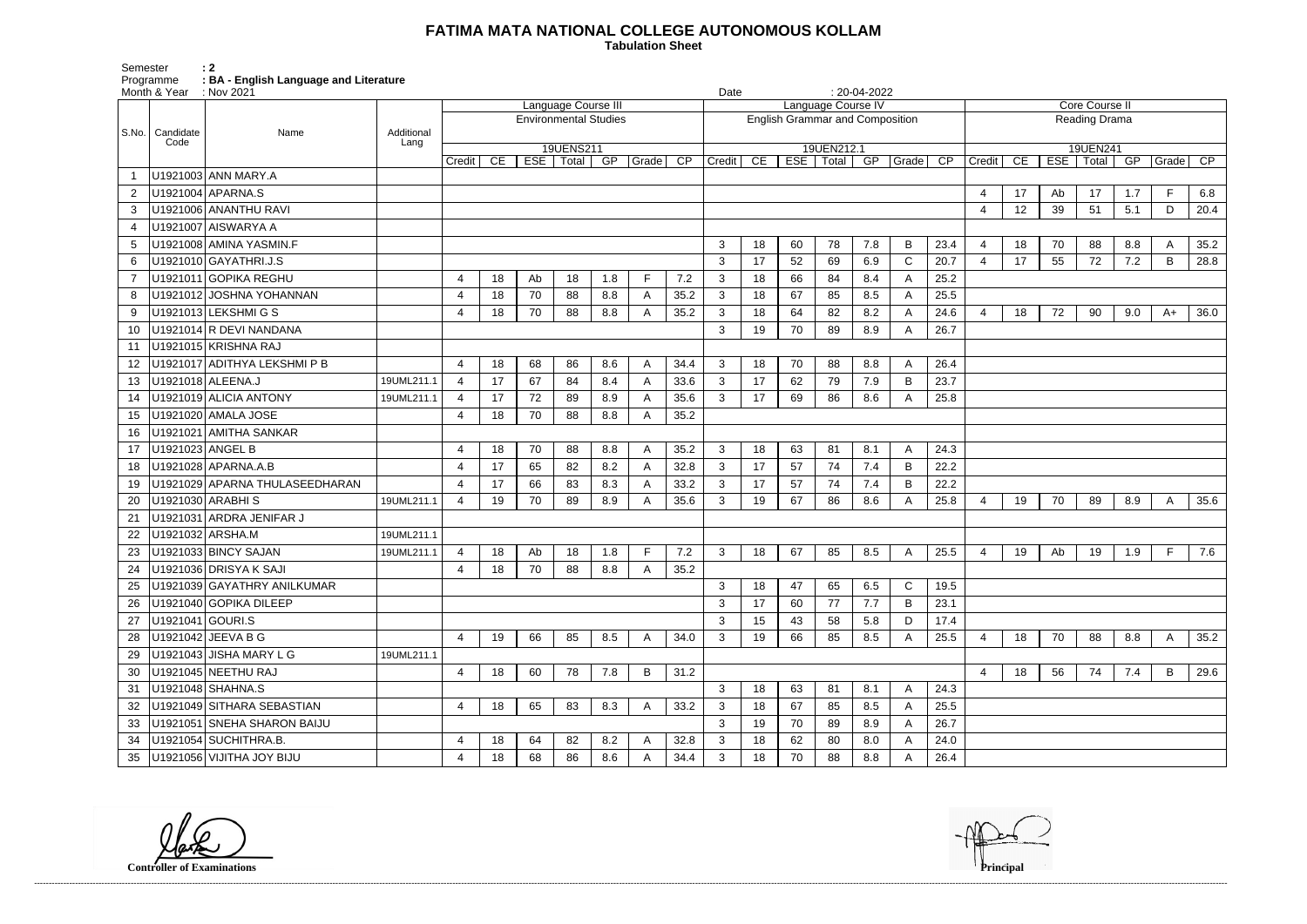|       |                  |                         |            | Language Course III<br>Language Course IV |    |                              |           |     |            |                 |                   |    |                                        |       |      |          |          |                      |     |     |       |     |       |      |  |  |
|-------|------------------|-------------------------|------------|-------------------------------------------|----|------------------------------|-----------|-----|------------|-----------------|-------------------|----|----------------------------------------|-------|------|----------|----------|----------------------|-----|-----|-------|-----|-------|------|--|--|
|       |                  |                         |            |                                           |    |                              |           |     |            |                 |                   |    |                                        |       |      |          |          | Core Course II       |     |     |       |     |       |      |  |  |
|       |                  |                         |            |                                           |    | <b>Environmental Studies</b> |           |     |            |                 |                   |    | <b>English Grammar and Composition</b> |       |      |          |          | <b>Reading Drama</b> |     |     |       |     |       |      |  |  |
|       |                  |                         |            |                                           |    |                              |           |     |            |                 |                   |    |                                        |       |      |          |          |                      |     |     |       |     |       |      |  |  |
| S.No. | Candidate        | Name                    | Additional |                                           |    |                              |           |     |            |                 |                   |    |                                        |       |      |          |          |                      |     |     |       |     |       |      |  |  |
|       | Code             |                         | Lang       |                                           |    |                              | 19UENS211 |     | 19UEN212.1 |                 |                   |    |                                        |       |      |          | 19UEN241 |                      |     |     |       |     |       |      |  |  |
|       |                  |                         |            |                                           |    |                              |           |     |            |                 |                   |    |                                        |       |      |          |          |                      |     |     |       |     |       |      |  |  |
|       |                  |                         |            | Credit                                    | CE | ESE                          | Total     | GP  | Grade      | $\overline{CP}$ | $ $ Credit $ $ CE |    | ESE                                    | Total | GP   | Grade CP |          | Credit               | CE. | ESE | Total | GP  | Grade | CP   |  |  |
| 36    |                  | U1921057 ADARSH S       | 19UML211.1 |                                           |    |                              |           |     |            |                 |                   |    |                                        |       |      |          |          |                      | 14  | 23  | 37    | 3.7 |       | 14.8 |  |  |
|       |                  |                         |            |                                           |    |                              |           |     |            |                 |                   |    |                                        |       |      |          |          |                      |     |     |       |     |       |      |  |  |
| 37    |                  | U1921058 ADITHYAN.V.S   | 19UML211.1 |                                           | 17 | 56                           | 73        | 7.3 | B.         | 29.2            |                   |    |                                        |       |      |          |          |                      |     |     |       |     |       |      |  |  |
| 38    |                  | U1921060 ALLYN GRACIOUS |            |                                           | 18 | 67                           | 85        | 8.5 |            | 34.0            |                   | 18 | 66                                     | 84    | -8.4 |          | 25.2     |                      |     |     |       |     |       |      |  |  |
|       | U1921062 ARJUN J |                         | 19UML211.1 |                                           |    |                              |           |     |            |                 |                   |    |                                        |       |      |          |          |                      |     |     |       |     |       |      |  |  |
| 39    |                  |                         |            |                                           |    |                              |           |     |            |                 |                   |    |                                        |       |      |          |          |                      |     |     |       |     |       |      |  |  |
| 40    |                  | U1921063 ASHLIN NIXON   |            |                                           | 18 | Ab                           | 18        | 1.8 |            | 7.2             |                   | 17 | Ab                                     | 17    |      |          | 5.1      |                      |     |     |       |     |       |      |  |  |
|       |                  |                         |            |                                           |    |                              |           |     |            |                 |                   |    |                                        |       |      |          |          |                      |     |     |       |     |       |      |  |  |
| 41    |                  | U1921064 RYAN SANIL     | 19UML211.1 |                                           | 18 | 18                           | 36        | 3.6 |            | 14.4            |                   |    |                                        |       |      |          |          |                      |     |     |       |     |       |      |  |  |
| 42    |                  | U1921065 VIJAY SANKAR S | 19UML211.1 |                                           | 17 | 39                           | 56        | 5.6 |            | 22.4            |                   |    |                                        |       |      |          |          |                      |     |     |       |     |       |      |  |  |
| 43    |                  | U1921066 VISHNU K S     |            |                                           | 18 | 70                           | 88        | 8.8 |            | 35.2            |                   | 18 | 61                                     | 79    | 7.9  | B        | 23.7     |                      |     |     |       |     |       |      |  |  |

**Controller of Examinations**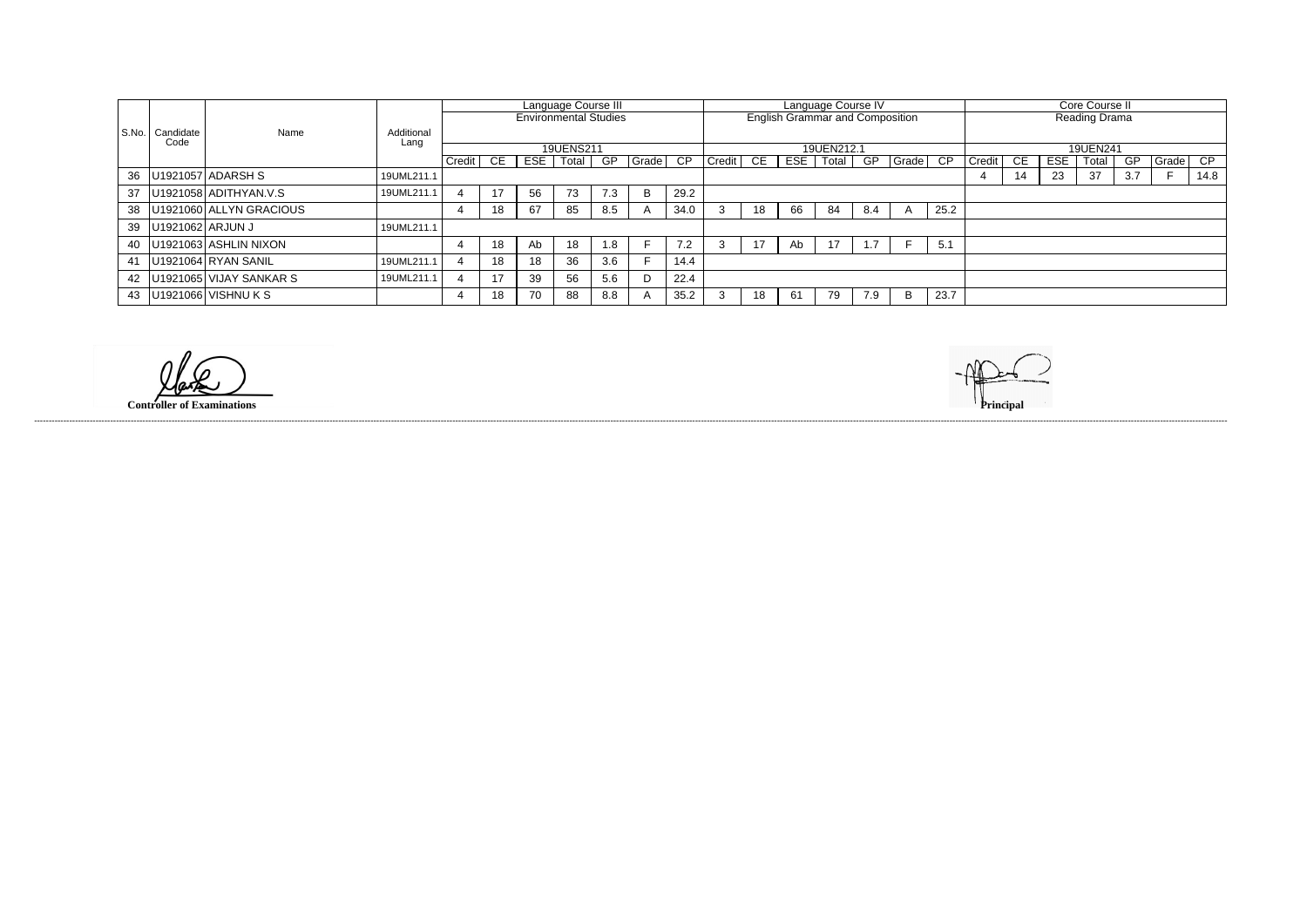|                |                   |                                |                    | <b>Complementary Course III</b> |    |            |                                    |     |       |                 |                         | <b>Complementary Course IV</b> |            |                   |     |              |      |  |  |
|----------------|-------------------|--------------------------------|--------------------|---------------------------------|----|------------|------------------------------------|-----|-------|-----------------|-------------------------|--------------------------------|------------|-------------------|-----|--------------|------|--|--|
|                |                   |                                |                    |                                 |    |            | History of English Literature - II |     |       |                 | History of Indian Media |                                |            |                   |     |              |      |  |  |
| S.No.          | Candidate<br>Code | Name                           | Additional<br>Lang |                                 |    |            |                                    |     |       |                 |                         |                                |            |                   |     |              |      |  |  |
|                |                   |                                |                    | Credit                          | CE | <b>ESE</b> | 19UEN231<br>Total                  | GP  | Grade | $\overline{CP}$ | Credit                  | CE                             | <b>ESE</b> | 19UCJ231<br>Total | GP  | Grade        | CP   |  |  |
|                |                   | U1921003 ANN MARY.A            |                    | 3                               | 17 | 31         | 48                                 | 4.8 | E     | 14.4            |                         |                                |            |                   |     |              |      |  |  |
| 2              |                   | U1921004 APARNA.S              |                    | 3                               | 17 | 64         | 81                                 | 8.1 | A     | 24.3            | 3                       | 16                             | 29         | 45                | 4.5 | E            | 13.5 |  |  |
| 3              |                   | U1921006 ANANTHU RAVI          |                    | 3                               | 17 | 21         | 38                                 | 3.8 | F     | 11.4            |                         |                                |            |                   |     |              |      |  |  |
| 4              |                   | U1921007 AISWARYA A            |                    | 3                               | 16 | 18         | 34                                 | 3.4 | F.    | 10.2            |                         |                                |            |                   |     |              |      |  |  |
| 5              |                   | U1921008 AMINA YASMIN.F        |                    |                                 |    |            |                                    |     |       |                 | 3                       | 19                             | 60         | 79                | 7.9 | В            | 23.7 |  |  |
| 6              |                   | U1921010 GAYATHRI.J.S          |                    |                                 |    |            |                                    |     |       |                 |                         |                                |            |                   |     |              |      |  |  |
| $\overline{7}$ |                   | U1921011 GOPIKA REGHU          |                    |                                 |    |            |                                    |     |       |                 |                         |                                |            |                   |     |              |      |  |  |
| 8              |                   | U1921012 JOSHNA YOHANNAN       |                    |                                 |    |            |                                    |     |       |                 | 3                       | 18                             | 60         | 78                | 7.8 | B            | 23.4 |  |  |
| 9              |                   | U1921013 LEKSHMI G S           |                    | 3                               | 17 | 65         | 82                                 | 8.2 | A     | 24.6            | 3                       | 19                             | 63         | 82                | 8.2 | Α            | 24.6 |  |  |
| 10             |                   | U1921014 R DEVI NANDANA        |                    |                                 |    |            |                                    |     |       |                 |                         |                                |            |                   |     |              |      |  |  |
| 11             |                   | U1921015 KRISHNA RAJ           |                    | 3                               | 17 | 37         | 54                                 | 5.4 | D     | 16.2            | 3                       | 15                             | 40         | 55                | 5.5 | D            | 16.5 |  |  |
| 12             |                   | U1921017 ADITHYA LEKSHMI P B   |                    |                                 |    |            |                                    |     |       |                 |                         |                                |            |                   |     |              |      |  |  |
| 13             |                   | U1921018 ALEENA.J              | 19UML211.1         | 3                               | 20 | 53         | 73                                 | 7.3 | B     | 21.9            |                         |                                |            |                   |     |              |      |  |  |
| 14             |                   | U1921019 ALICIA ANTONY         | 19UML211.1         |                                 |    |            |                                    |     |       |                 |                         |                                |            |                   |     |              |      |  |  |
| 15             |                   | U1921020 AMALA JOSE            |                    | 3                               | 17 | 66         | 83                                 | 8.3 | A     | 24.9            |                         |                                |            |                   |     |              |      |  |  |
| 16             |                   | U1921021 AMITHA SANKAR         |                    | 3                               | 17 | 19         | 36                                 | 3.6 | F.    | 10.8            |                         |                                |            |                   |     |              |      |  |  |
| 17             | U1921023 ANGEL B  |                                |                    |                                 |    |            |                                    |     |       |                 | 3                       | 19                             | 63         | 82                | 8.2 | A            | 24.6 |  |  |
| 18             |                   | U1921028 APARNA.A.B            |                    |                                 |    |            |                                    |     |       |                 |                         |                                |            |                   |     |              |      |  |  |
| 19             |                   | U1921029 APARNA THULASEEDHARAN |                    | 3                               | 17 | 62         | 79                                 | 7.9 | B     | 23.7            |                         |                                |            |                   |     |              |      |  |  |
| 20             |                   | U1921030 ARABHIS               | 19UML211.1         |                                 |    |            |                                    |     |       |                 |                         |                                |            |                   |     |              |      |  |  |
| 21             |                   | U1921031 ARDRA JENIFAR J       |                    | 3                               | 17 | 38         | 55                                 | 5.5 | D     | 16.5            |                         |                                |            |                   |     |              |      |  |  |
| 22             |                   | U1921032 ARSHA.M               | 19UML211.1         | 3                               | 5  | 12         | 17                                 | 1.7 | F.    | 5.1             | 3                       | 18                             | 29         | 47                | 4.7 | E            | 14.1 |  |  |
| 23             |                   | U1921033 BINCY SAJAN           | 19UML211.1         | 3                               | 17 | Ab         | 17                                 | 1.7 | F     | 5.1             | 3                       | 19                             | Ab         | 19                | 1.9 | F            | 5.7  |  |  |
| 24             |                   | U1921036 DRISYA K SAJI         |                    |                                 |    |            |                                    |     |       |                 | 3                       | 19                             | 57         | 76                | 7.6 | B            | 22.8 |  |  |
| 25             |                   | U1921039 GAYATHRY ANILKUMAR    |                    |                                 |    |            |                                    |     |       |                 | 3                       | 19                             | Ab         | 19                | 1.9 | F            | 5.7  |  |  |
| 26             |                   | U1921040 GOPIKA DILEEP         |                    |                                 |    |            |                                    |     |       |                 |                         |                                |            |                   |     |              |      |  |  |
| 27             | U1921041 GOURI.S  |                                |                    |                                 |    |            |                                    |     |       |                 |                         |                                |            |                   |     |              |      |  |  |
| 28             |                   | U1921042 JEEVA B G             |                    |                                 |    |            |                                    |     |       |                 |                         |                                |            |                   |     |              |      |  |  |
| 29             |                   | U1921043 JISHA MARY L G        | 19UML211.1         | 3                               | 18 | Ab         | 18                                 | 1.8 | F.    | 5.4             |                         |                                |            |                   |     |              |      |  |  |
| 30             |                   | U1921045 NEETHU RAJ            |                    | 3                               | 18 | 55         | 73                                 | 7.3 | B     | 21.9            |                         |                                |            |                   |     |              |      |  |  |
| 31             |                   | U1921048 SHAHNA.S              |                    | $\mathbf{3}$                    | 20 | 72         | 92                                 | 9.2 | $A+$  | 27.6            |                         |                                |            |                   |     |              |      |  |  |
| 32             |                   | U1921049 SITHARA SEBASTIAN     |                    | 3                               | 18 | 66         | 84                                 | 8.4 | A     | 25.2            | 3                       | 18                             | 47         | 65                | 6.5 | $\mathsf{C}$ | 19.5 |  |  |
| 33             |                   | U1921051 SNEHA SHARON BAIJU    |                    |                                 |    |            |                                    |     |       |                 |                         |                                |            |                   |     |              |      |  |  |
| 34             |                   | U1921054 SUCHITHRA.B.          |                    |                                 |    |            |                                    |     |       |                 |                         |                                |            |                   |     |              |      |  |  |
| 35             |                   | U1921056 VIJITHA JOY BIJU      |                    | 3                               | 18 | 56         | 74                                 | 7.4 | B     | 22.2            |                         |                                |            |                   |     |              |      |  |  |

**Controller of Examinations** 

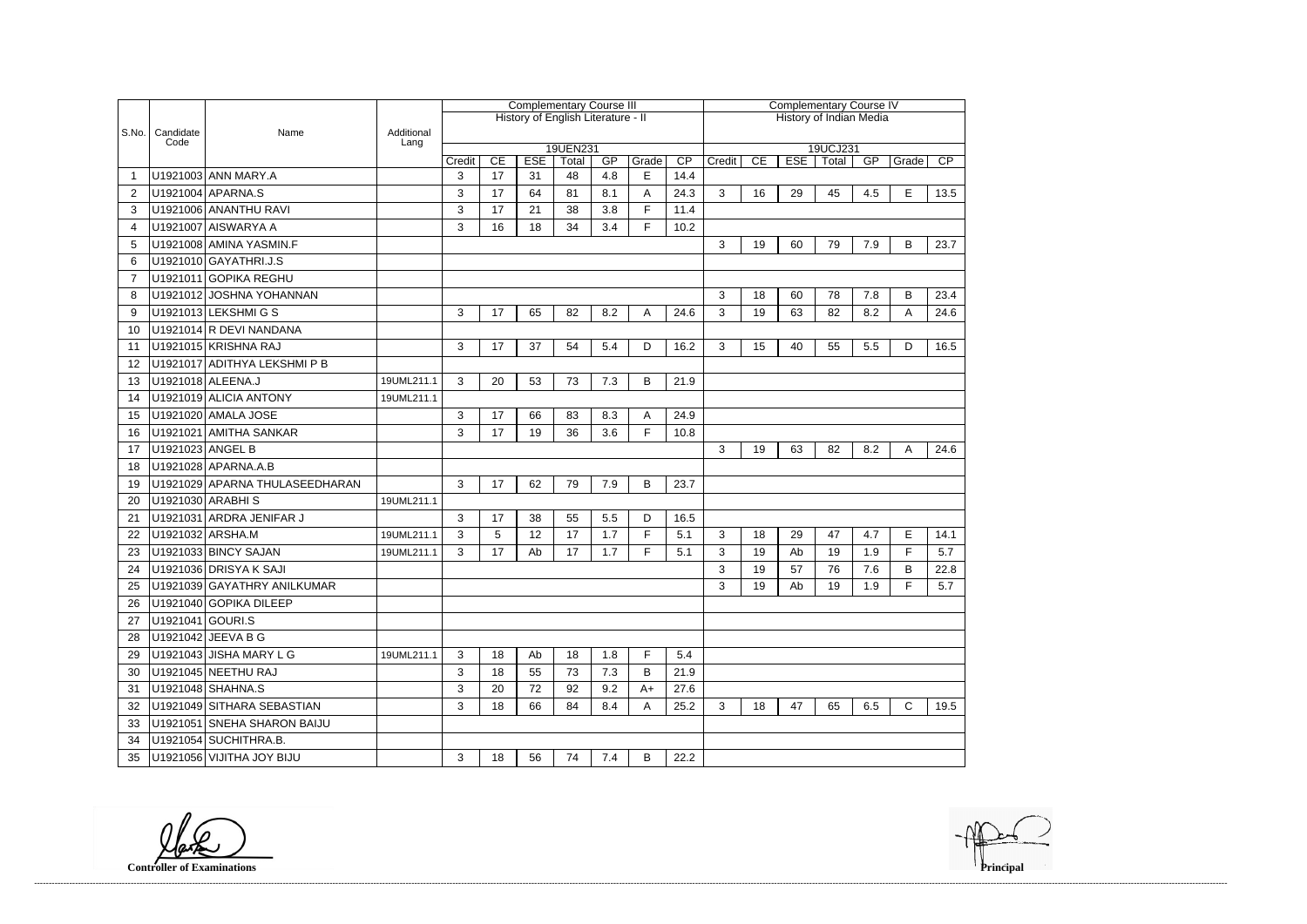|                |                  |                                     |            |        |           |            | <b>Complementary Course III</b>    |     |       |           |                         |    | <b>Complementary Course IV</b> |       |           |       |      |  |
|----------------|------------------|-------------------------------------|------------|--------|-----------|------------|------------------------------------|-----|-------|-----------|-------------------------|----|--------------------------------|-------|-----------|-------|------|--|
|                |                  |                                     |            |        |           |            | History of English Literature - II |     |       |           | History of Indian Media |    |                                |       |           |       |      |  |
| S.No.          | Candidate        | Name                                | Additional |        |           |            |                                    |     |       |           |                         |    |                                |       |           |       |      |  |
|                | Code             |                                     | Lang       |        |           |            | 19UEN231                           |     |       |           | 19UCJ231                |    |                                |       |           |       |      |  |
|                |                  |                                     |            | Credit | <b>CE</b> | <b>ESE</b> | Total                              | GP  | Grade | <b>CP</b> | Credit                  | CE | ESE                            | Total | <b>GP</b> | Grade | CP.  |  |
| 36             |                  | U1921057 ADARSH S                   | 19UML211.1 | 3      | 17        |            | 18                                 | 1.8 |       | 5.4       |                         |    |                                |       |           |       |      |  |
| 37             |                  | U1921058 ADITHYAN.V.S               | 19UML211.1 | 3      | 15        | 28         | 43                                 | 4.3 |       | 12.9      |                         |    |                                |       |           |       |      |  |
| 38             |                  | U <sub>1921060</sub> ALLYN GRACIOUS |            |        |           |            |                                    |     |       |           |                         |    |                                |       |           |       |      |  |
| 39             | U1921062 ARJUN J |                                     | 19UML211.1 |        |           |            |                                    |     |       |           |                         |    |                                |       |           |       |      |  |
| 40             |                  | U1921063 ASHLIN NIXON               |            |        |           |            |                                    |     |       |           |                         |    |                                |       |           |       |      |  |
| 4 <sup>′</sup> |                  | U1921064 RYAN SANIL                 | 19UML211.1 | 3      | 20        |            | 27                                 | 2.7 |       | 8.1       |                         |    |                                |       |           |       |      |  |
| 42             |                  | U1921065 VIJAY SANKAR S             | 19UML211.1 | 3      | 18        | 13         | 31                                 | 3.1 |       | 9.3       |                         |    |                                |       |           |       |      |  |
| 43             |                  | U1921066 VISHNU K S                 |            |        |           |            |                                    |     |       |           | 3                       | 19 | 56                             | 75    | 7.5       | B     | 22.5 |  |

**Controller of Examinations Principal**

------------------------------------------------------------------------------------------------------------------------------------------------------------------------------------------------------------------------------------------------------------------------------------------------------------------------------------------------------------------------------------------------------------------------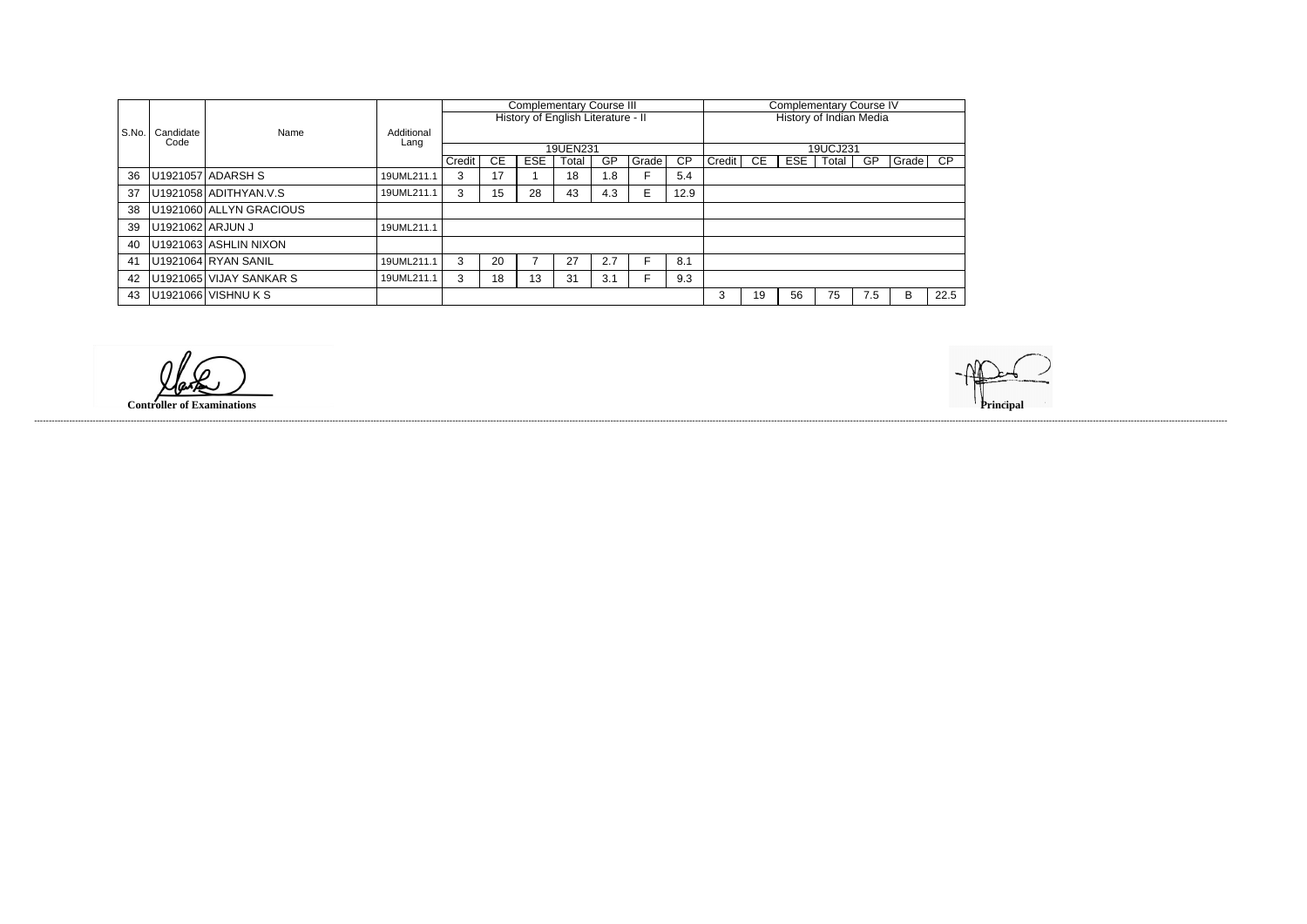|                |                   |                                |                    |        |    |            | Language Course V |     |       |                 |                |                |              |               |
|----------------|-------------------|--------------------------------|--------------------|--------|----|------------|-------------------|-----|-------|-----------------|----------------|----------------|--------------|---------------|
|                |                   |                                |                    |        |    |            |                   |     |       |                 |                |                |              |               |
| S.No.          | Candidate<br>Code | Name                           | Additional<br>Lang |        |    |            |                   |     |       |                 | Total          | <b>SCPA</b>    | Grade        | Result        |
|                |                   |                                |                    | Credit | CE | <b>ESE</b> | Total             | GP  | Grade | $\overline{CP}$ |                |                |              |               |
|                |                   | U1921003 ANN MARY.A            |                    |        |    |            |                   |     |       |                 | 114.9          | 5.75           | D            | PASSED        |
| $\overline{2}$ |                   | U1921004 APARNA.S              |                    |        |    |            |                   |     |       |                 | 146.4          | 4.88           | E            | PASSED        |
| 3              |                   | U1921006 ANANTHU RAVI          |                    |        |    |            |                   |     |       |                 |                |                | F            | <b>FAILED</b> |
| 4              |                   | U1921007 AISWARYA A            |                    |        |    |            |                   |     |       |                 |                |                | F            | <b>FAILED</b> |
| 5              |                   | U1921008 AMINA YASMIN.F        |                    |        |    |            |                   |     |       |                 | 167.5          | 5.58           | D            | PASSED        |
| 6              |                   | U1921010 GAYATHRI.J.S          |                    |        |    |            |                   |     |       |                 | 157.2          | 5.82           | D            | PASSED        |
| $\overline{7}$ |                   | U1921011 GOPIKA REGHU          |                    |        |    |            |                   |     |       |                 | 166.7          | 6.17           | C            | PASSED        |
| 8              |                   | U1921012 JOSHNA YOHANNAN       |                    |        |    |            |                   |     |       |                 | 163.9          | 5.46           | D            | PASSED        |
| 9              |                   | U1921013 LEKSHMI G S           |                    |        |    |            |                   |     |       |                 | 171.7          | 4.64           | E            | PASSED        |
| 10             |                   | U1921014 R DEVI NANDANA        |                    |        |    |            |                   |     |       |                 | 169.3          | 7.36           | B            | PASSED        |
| 11             |                   | U1921015 KRISHNA RAJ           |                    |        |    |            |                   |     |       |                 | 105.7          | 5.29           | D            | PASSED        |
| 12             |                   | U1921017 ADITHYA LEKSHMI P B   |                    |        |    |            |                   |     |       |                 | 173.1          | 6.41           | C            | PASSED        |
| 13             |                   | U1921018 ALEENA.J              | 19UML211.1         | 3      | 20 | 67         | 87                | 8.7 | A     | 26.1            | 163.9          | 4.97           | E            | PASSED        |
| 14             |                   | U1921019 ALICIA ANTONY         | 19UML211.1         | 3      | 19 | 70         | 89                | 8.9 | Α     | 26.7            | 174.7          | 5.82           | D            | PASSED        |
| 15             |                   | U1921020 AMALA JOSE            |                    |        |    |            |                   |     |       |                 | 158.0          | 5.85           | D            | PASSED        |
| 16             |                   | U1921021 AMITHA SANKAR         |                    |        |    |            |                   |     |       |                 |                |                | F            | <b>FAILED</b> |
| 17             | U1921023 ANGEL B  |                                |                    |        |    |            |                   |     |       |                 | 165.0          | 6.11           | C            | PASSED        |
| 18             |                   | U1921028 APARNA.A.B            |                    |        |    |            |                   |     |       |                 | 163.5          | 6.06           | C            | PASSED        |
| 19             |                   | U1921029 APARNA THULASEEDHARAN |                    |        |    |            |                   |     |       |                 | 161.1          | 5.37           | D            | PASSED        |
| 20             |                   | U1921030 ARABHIS               | 19UML211.1         | 3      | 19 | 70         | 89                | 8.9 | A     | 26.7            | 175.3          | 5.16           | D            | PASSED        |
| 21             |                   | U1921031 ARDRA JENIFAR J       |                    |        |    |            |                   |     |       |                 | 120.6          | 6.03           | C            | PASSED        |
| 22             | U1921032 ARSHA.M  |                                | 19UML211.1         | 3      | 15 | 35         | 50                | 5.0 | D     | 15.0            | $\blacksquare$ | $\blacksquare$ | F            | <b>FAILED</b> |
| 23             |                   | U1921033 BINCY SAJAN           | 19UML211.1         | 3      | 19 | 16         | 35                | 3.5 | F     | 10.5            | 154.7          | 3.87           | F            | PASSED        |
| 24             |                   | U1921036 DRISYA K SAJI         |                    |        |    |            |                   |     |       |                 | 167.8          | 6.21           | C            | PASSED        |
| 25             |                   | U1921039 GAYATHRY ANILKUMAR    |                    |        |    |            |                   |     |       |                 | 143.5          | 5.52           | D            | PASSED        |
| 26             |                   | U1921040 GOPIKA DILEEP         |                    |        |    |            |                   |     |       |                 | 165.7          | 7.20           | B            | PASSED        |
| 27             | U1921041 GOURI.S  |                                |                    |        |    |            |                   |     |       |                 | 129.9          | 5.65           | D.           | PASSED        |
| 28             |                   | U1921042 JEEVA B G             |                    |        |    |            |                   |     |       |                 | 168.8          | 5.45           | D            | <b>PASSED</b> |
| 29             |                   | U1921043 JISHA MARY L G        | 19UML211.1         | 3      | 20 | 28         | 48                | 4.8 | E     | 14.4            | 151.3          | 5.82           | D            | PASSED        |
| 30             |                   | U1921045 NEETHU RAJ            |                    |        |    |            |                   |     |       |                 | 151.4          | 4.88           | Е            | PASSED        |
| 31             |                   | U1921048 SHAHNA.S              |                    |        |    |            |                   |     |       |                 | 170.2          | 6.55           | $\mathsf{C}$ | PASSED        |
| 32             |                   | U1921049 SITHARA SEBASTIAN     |                    |        |    |            |                   |     |       |                 | 163.5          | 4.95           | Е            | PASSED        |
| 33             |                   | U1921051 SNEHA SHARON BAIJU    |                    |        |    |            |                   |     |       |                 | 172.7          | 7.51           | В            | PASSED        |
| 34             |                   | U1921054 SUCHITHRA.B.          |                    |        |    |            |                   |     |       |                 | 163.5          | 6.06           | $\mathsf{C}$ | PASSED        |
| 35             |                   | U1921056 VIJITHA JOY BIJU      |                    |        |    |            |                   |     |       |                 | 160.1          | 5.34           | D            | PASSED        |

**Controller of Examinations**